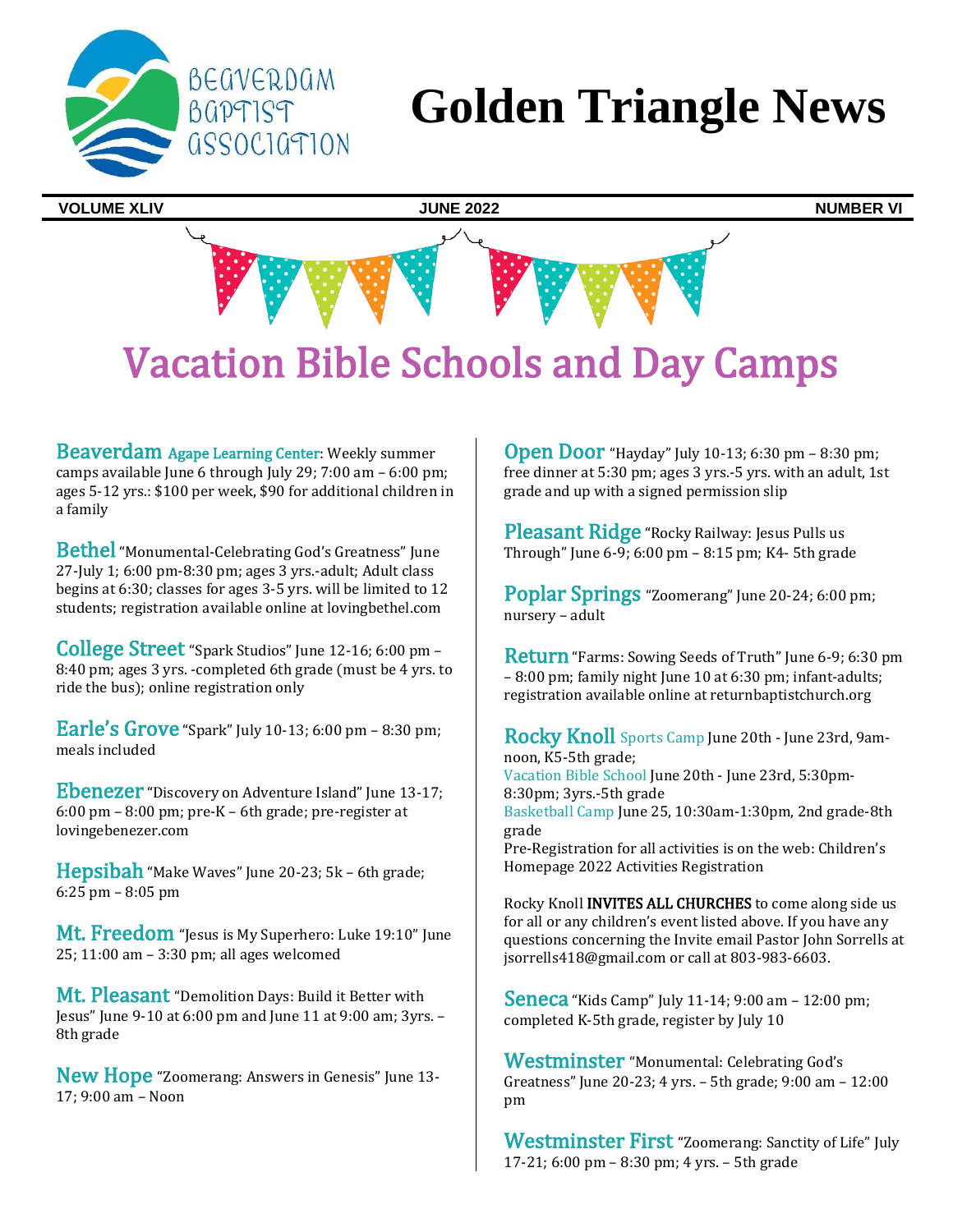## From the DOM,

A few years ago, through MissionInsite, I generated a demographic report focusing upon Oconee County. It was quite interesting to see the statistics and information from that report regarding our Jerusalem. Below I've provided a sampling of the updated data (2021) regarding Oconee County. All data listed below came from the following sources: US Census Bureau, Synergos Technologies Inc., Experian, and MissionInsite.

## Demographic Data:

Population 2021 - 80,809 Population Projection 2031 – 89,704 Female – 41,359 (51.18%) Male – 39,450 (48.82%) Average Age – 43.61 0-4 Years Old - 3% 5-17 Years Old – 14% 18-24 Years Old – 10% 25-34 Years Old – 12% 35-54 Years Old – 23% 55-64 Years Old – 14% 65 & Over – 25%

### School Age Populations:

Early Elem (5 to 9) – 4219 Late Elem-Mid (10 to 14) – 4411 High School (15 to 17) – 2719

#### Marital Status 15+:

Never Married – 16,530 Married – 35,608 Divorced – 8945 Separated – 2004 Widowed – 4981

#### Average Household Income - \$74,390

#### Ethnicity:

Asian – 534 (0.66%) African-American – 5749 (7.11%) White – 69,024 (85.42%) Hispanic – 3848 (4.76%) Pac Is/Am Ind/Other – 1654 (2.05%)

#### Employment:

Employed 16+ – 34,588 (51.46%) Not In Labor Force – 31,245 (46.49%)

# Beliefs About God (%)

I believe that God created a literal heaven and hell: 37.4 Disagree

28.8 Have No Opinion 33.8 Agree

## I believe that there are many gods:

53.4 Disagree 30.1 No Opinion 16.6 Agree

#### I do not believe a god exists:

58.3 Disagree 23.3 No Opinion 18.5 Agree

#### I have a relationship with one living God:

26.6 Disagree 25% No Opinion 48.4% Agree

#### I'm unsure/undecided about whether a god exists:

59.5 Disagree 19.7 No Opinion 20.9 Agree

#### Beliefs About Jesus

Belief in Jesus does not require participation in church: 11.9 Disagree 24.2 No Opinion 64.0 Agree

#### Jesus actually rose from the dead as the Bible teaches.

25.1 Disagree 30.9 No Opinion 44.0 Agree

#### I have a personal relationship with Jesus.

33.6 Disagree 26.1 No Opinion 40.2 Agree

#### Jesus is the only way for salvation.

34.5 Disagree 30.3 No Opinion 35.3 Agree

#### Jesus was the long-awaited Jewish Messiah.

18.2 Disagree 47.2 No Opinion 34.6 Agree

## Oconee County Religious Preferences

31.6% - None/No Religious Preference 18.1% – Catholic 9.8% - non-Denominational 5.9% - Presbyterian/Reformed 5.0% - Lutheran 4.5% - Methodist 3.4% – Baptist 3.0% - Mormon 1.2% - Pentecostal/Charismatic 0.5% - Jehovah's Witness 0.4% - Wiccan 0.3% - Muslim/Islam

If you would like a copy of the complete 71-page report, please let me know and I would be glad to provide that for you.

Enjoying The Journey, David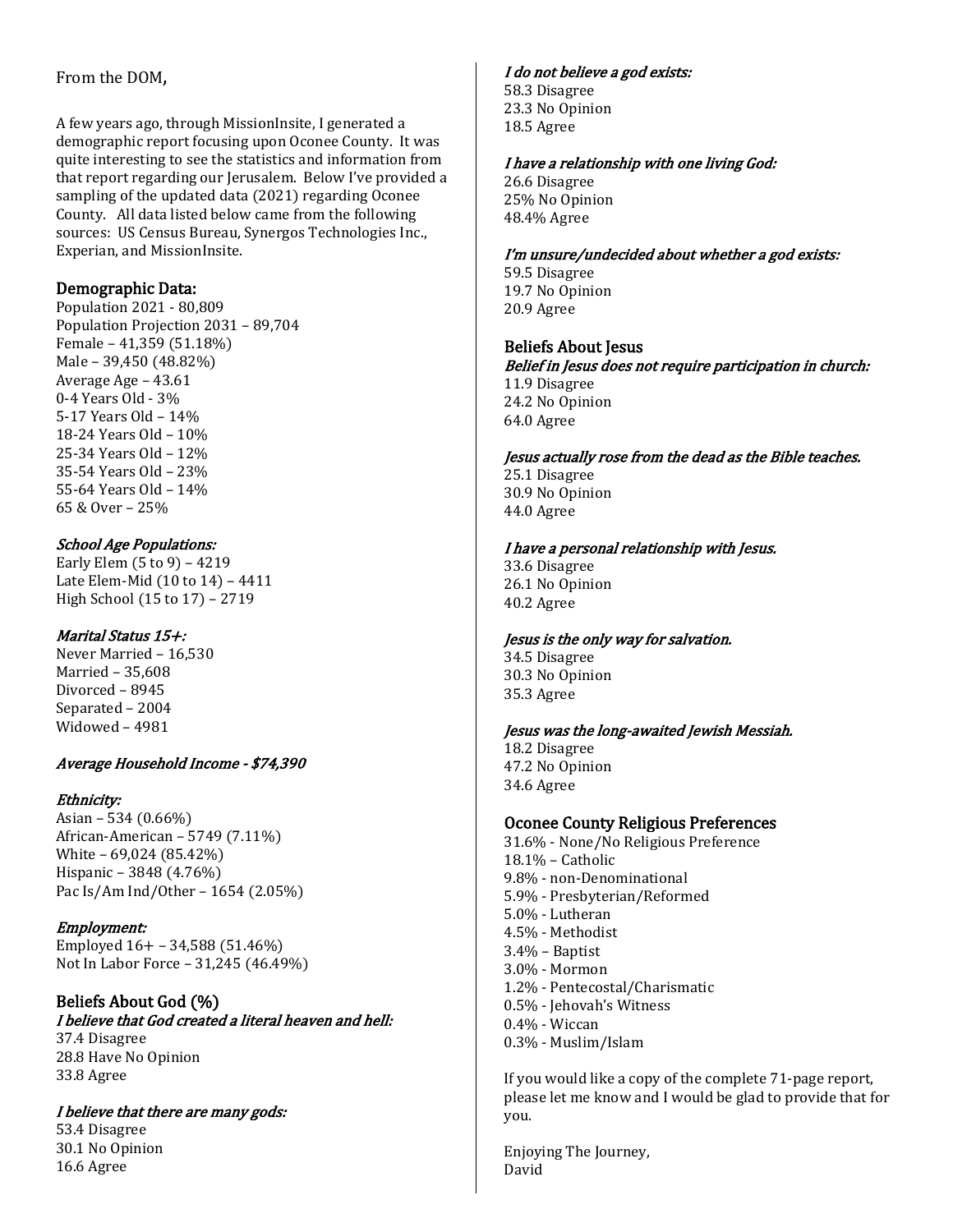# Church Contributions

|                                                | Apr 22             | Jan-Apr 22         |
|------------------------------------------------|--------------------|--------------------|
| Beaverdam                                      | 184.25             | 679.93             |
| <b>Belmont</b><br>Bethel                       | 0.00<br>216.43     | 0.00<br>589.04     |
| Bethlehem                                      | 0.00               | 0.00               |
| Calvary                                        | 91.84              | 211.19             |
| Chauga                                         | 80.30              | 245.40             |
| Cheohee                                        | 200.00             | 800.00             |
| Clearmont                                      | 250.00             | 483.00             |
| <b>College Street</b>                          | 0.00               | 934.24             |
| Coneross                                       | 75.00              | 300.00             |
| Corinth - Seneca<br>Corinth - Westminster      | 0.00<br>0.00       | 0.00<br>500.00     |
| Christ Fellowship*                             | 0.00               | 0.00               |
| Cross Roads - Seneca                           | 228.26             | 649.34             |
| Cross Roads - Westminster                      | 100.00             | 400.00             |
| Damascus                                       | 50.00              | 50.00              |
| Davis Creek                                    | 0.00               | 0.00               |
| Earle's Grove                                  | 1,035.12           | 5,359.93           |
| Ebenezer<br>Faith                              | 1,678.31<br>201.64 | 3,220.25<br>474.32 |
| <b>Fants Grove</b>                             | 0.00               | 321.50             |
| Golden Corner                                  | 1,500.00           | 3,000.00           |
| Heart Land                                     | 3,156.00           | 3,483.00           |
| Hepsibah                                       | 780.34             | 3,121.36           |
| <b>Holly Springs</b>                           | 343.10             | 1,426.42           |
| Hopewell                                       | 553.20<br>0.00     | 2,302.75           |
| Iglesia Bautista Bethel<br><b>Little River</b> | 0.00               | 0.00<br>0.00       |
| Long Creek                                     | 167.00             | 668.00             |
| Lydia                                          | 1,320.35           | 2,361.77           |
| Maranatha                                      | 77.13              | 309.34             |
| Monte Vista                                    | 25.00              | 100.00             |
| Mountain Rest                                  | 877.42             | 3,469.92           |
| Mountain View<br>Mt. Freedom                   | 100.00<br>0.00     | 400.00<br>500.00   |
| Mt. Pleasant                                   | 0.00               | 624.99             |
| Mt. Tabor                                      | 220.94             | 919.09             |
| New Hope                                       | 444.00             | 1,922.00           |
| Old Liberty                                    | 140.82             | 758.33             |
| Open Door                                      | 250.00             | 750.00             |
| <b>Pleasant Grove</b><br>Pleasant Hill         | 0.00<br>100.00     | 0.00<br>400.00     |
| Pleasant Ridge                                 | 0.00               | 0.00               |
| Poplar Springs                                 | 569.70             | 2,154.60           |
| Puerta Abierta                                 | 0.00               | 0.00               |
| <b>Reedy Fork</b>                              | 264.48             | 1,127.87           |
| Retreat                                        | 0.00               | 0.00               |
| Return<br>Rock Hill                            | 766.33<br>0.00     | 3,073.94<br>0.00   |
| Rocky Knoll                                    | 377.33             | 1,873.34           |
| Salem                                          | 0.00               | 2,499.98           |
| Scenic Heights                                 | 300.00             | 1,200.00           |
| Seneca                                         | 1,155.00           | 4,903.00           |
| Shiloh                                         | 0.00               | 0.00               |
| Snow Creek<br>Souls Harbor                     | 0.00               | 1,382.96           |
| South Union                                    | 145.00<br>255.06   | 580.00<br>628.94   |
| Utica                                          | 1,495.99           | 6,932.77           |
| Walhalla                                       | 150.00             | 300.00             |
| Welcome                                        | 154.22             | 749.22             |
| West Union                                     | 0.00               | 0.00               |
| Westminster                                    | 500.00             | 2,000.00           |
| Westminster First<br>Wolf Stake                | 200.00<br>0.00     | 800.00<br>140.00   |
| Total                                          | 21,179.56          | 72,081.95          |
| <b>Other Contributions</b>                     |                    |                    |
| La Roca                                        | 50.00              | 200.00             |
| The Well                                       |                    | 1,000.00           |
| Total Income                                   | 21,229.56          | 73,281.95          |
| *Watch care                                    |                    |                    |

# Church News

## Staff Changes*:*

Dr. Louis Venable, Jr. has been called as pastor of **Cheohee** Baptist Church.

**College Street** Baptist Church has called Rev. Jeremy Beauford as senior pastor.

**Westminster** Baptist has called Dave Chambers as family ministry pastor.

## Staff Needs:

**Crossroads** Baptist Church is seeking a pastor led by the Holy Spirit who teaches/preaches God's word. Crossroads church was founded in 1889 and is located in a growing community of beautiful Oconee County in upstate South Carolina. We are a loving, unified congregation hungry for both spiritual growth and revitalization. Both full time and bi-vocational applications will be considered. This man of God must have a passion for lost souls and serving the needs of the congregation and surrounding community. All interested applicants please send your resume to: Attention: Pastor Search Committee Crossroads Baptist Church 215 Cross Roads Drive Seneca, SC 29678.

**Little River** Baptist Church in Salem, SC is seeking a bi-vocational pastor who is dedicated to preaching the Word of God without compromise. The Pastor must have a desire to see the Church grow for God's glory. All interested applicants please send your resume to: Little River Baptist Church C/O Eva McGowan, 341 Cherokee Lake Rd., Tamassee, SC 29686.

**Scenic Heights** Baptist Church, West Union, SC, is seeking a fulltime Pastor who is dedicated to preaching the Word of God without compromise. The Pastor must be able to minister to all members and have a desire to see souls saved and the Church grow for God's glory. For additional information, you may

email: billytheham66@gmail.com (Billy Hamilton) or call 843.749.5682.

**Seneca** Baptist Church is seeking a part-time (20hr) Ministry Assistant. The role of this person is to be a kind voice and presence to those who call or come into the office, to help with online and material publications, to be the liaison between the needs of our church family, ministries, and staff, and to maintain the calendar of the church. The hours will be 8 am-1 pm, Monday-Thursday. For more information or to send a resume, please email office@senecabaptist.org

**Rocky Knoll** Baptist Church, Walhalla, SC—in one of South Carolina's fastest growing counties, Oconee County, is seeking a full-time worship leader and children's minister. The main role would be planning and leading worship in a blended service and developing and leading our children's ministry. Competitive Salary. For inquiries, contact Pastor John Sorrells. Jsorrells418@gmail.com (Office) 864-638-5713 (Cell) 803-983-6603

Happy Father's Day! *June 19, 2022*

# Fortitude Counseling Ministry Update

| Number of Pastor Referrals 101  |    |
|---------------------------------|----|
| Total Clients Seen              | 69 |
| <b>Average Sessions Per</b>     |    |
|                                 | 10 |
| <b>Total Number of Sessions</b> |    |
|                                 |    |
| <b>Total Cost To BBA</b>        |    |
| (2020-2022) \$65,241.59         |    |

Thank you to the churches of the Beaverdam Baptist Association for your continued financial support of the association. It is because of your generous giving to the association that we are able to provide this critically important ministry.